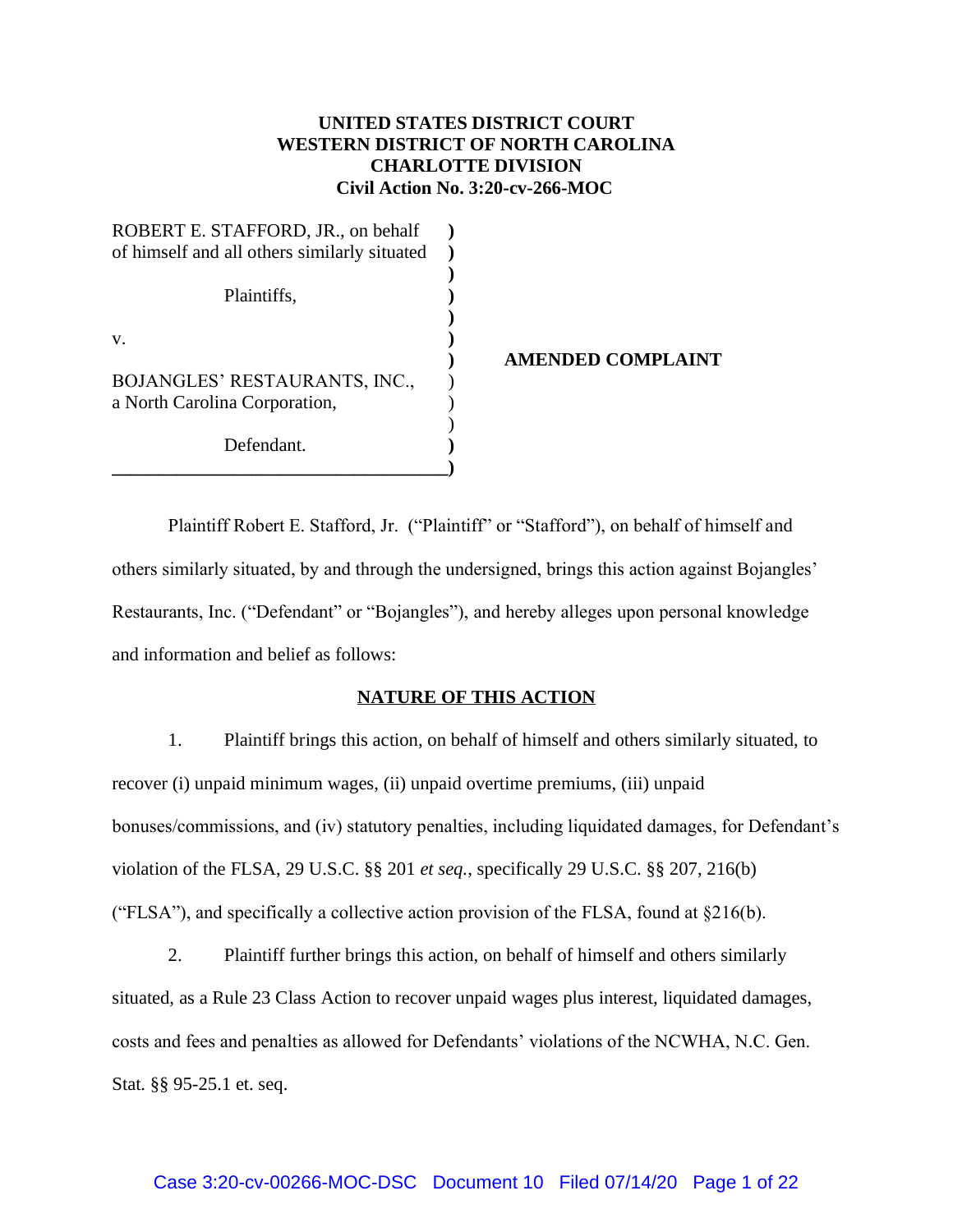3. Plaintiff further brings this action, in his individual capacity as a homosexual male, to recover damages for Defendant's discriminatory and otherwise illegal conduct in, among other things, discriminating against him and discharging him because of his sexual orientation, in violation of Title VII of the Civil Rights Act of 1964, as amended.

4. Plaintiff further brings this action, in his individual capacity, seeking damages for wrongful discharge in violation of North Carolina public policy and the North Carolina Equal Employment Practices Act, N.C. Gen. Stat. § 143-422.1, *et seq*.

5. Plaintiff further brings this action, in his individual capacity, seeking damages for interference with his rights under the Family Medical Leave Act, as amended, 29 U.S.C. § 2601, *et seq*. ("FMLA").

6. Plaintiff further brings this action, in his individual capacity, seeking damages for violations of the Equal Pay Act of 1963, 29 U.S.C. § 206, *et seq.* ("EPA"), in that Defendant failed to pay him at the same rate of pay as several heterosexual comparators, even though Plaintiff had more seniority and performed similar duties requiring the same skill, effort, qualifications and responsibility as his heterosexual counterparts.

### **PARTIES**

7. Plaintiff is an adult individual who is a resident of Waxhaw, Union County, North Carolina Wilmington, and worked as a non-exempt hourly employee for Defendants from April 2018 until February 2020 when he was unlawfully terminated. A written consent form for Stafford is attached hereto as Exhibit A, pursuant to 29 U.S.C. § 216(b).

8. Bojangles' Restaurants, Inc. is a North Carolina Corporation with its principal place of business in Raleigh, North Carolina.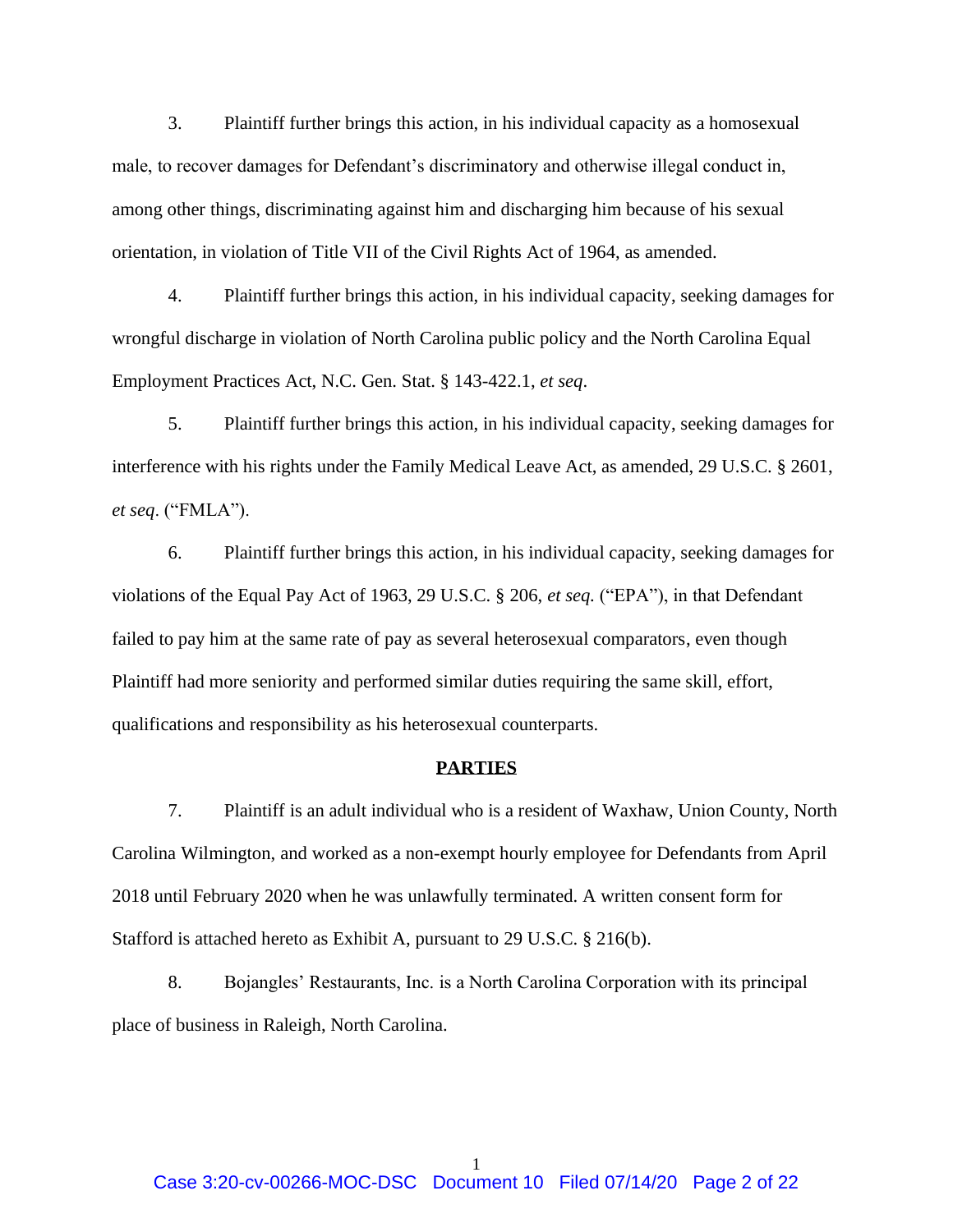9. Defendant Bojangles, through its agents, has authority to hire and fire employees, the authority to direct and supervise the work of employees, including Plaintiff in this case, and the authority to make decisions regarding wage and hour classifications, including the decisions to as to employee compensation and capital expenditures.

10. At all relevant times, Defendant, through its agents, acted in devising, directing, implementing and supervising the wage and hour practices and policies relating to employees, including the decision to not pay Plaintiff for wages earned as required by the FLSA.

### **JURISDICTION AND VENUE**

11. Jurisdiction is proper in this Court pursuant to 28 U.S.C. § 1331 in that this action arises under the Constitution and laws of the United States, among them Title VII of the Civil Rights Act of 1964, as amended, the FLSA, 29 U.S.C. §§ 201 et seq., and the FMLA, 29 U.S.C. § 2601, *et seq*.

12. Venue is properly placed in this district pursuant to 28 U.S.C. § 1391(c) in that Plaintiff's residence is in Waxhaw, North Carolina, and Plaintiff primarily worked at Defendant's location in Waxhaw, North Carolina.

13. Supplemental jurisdiction exists pursuant to 28 U.S.C. § 1367 for the pendent state claims because they arise out of the same nucleus of operative facts as the FLSA claim.

14. All of the alleged causes of action can be determined in this judicial proceeding and will provide judicial economy, fairness and convenience for the parties.

### **ADMINISTRATIVE REMEDIES**

15. Plaintiff satisfied his obligation to exhaust his administrative remedies by timely filing a Charge of Discrimination against Bojangles with the United States Equal Employment Opportunity Commission ("EEOC") alleging discrimination based on sex.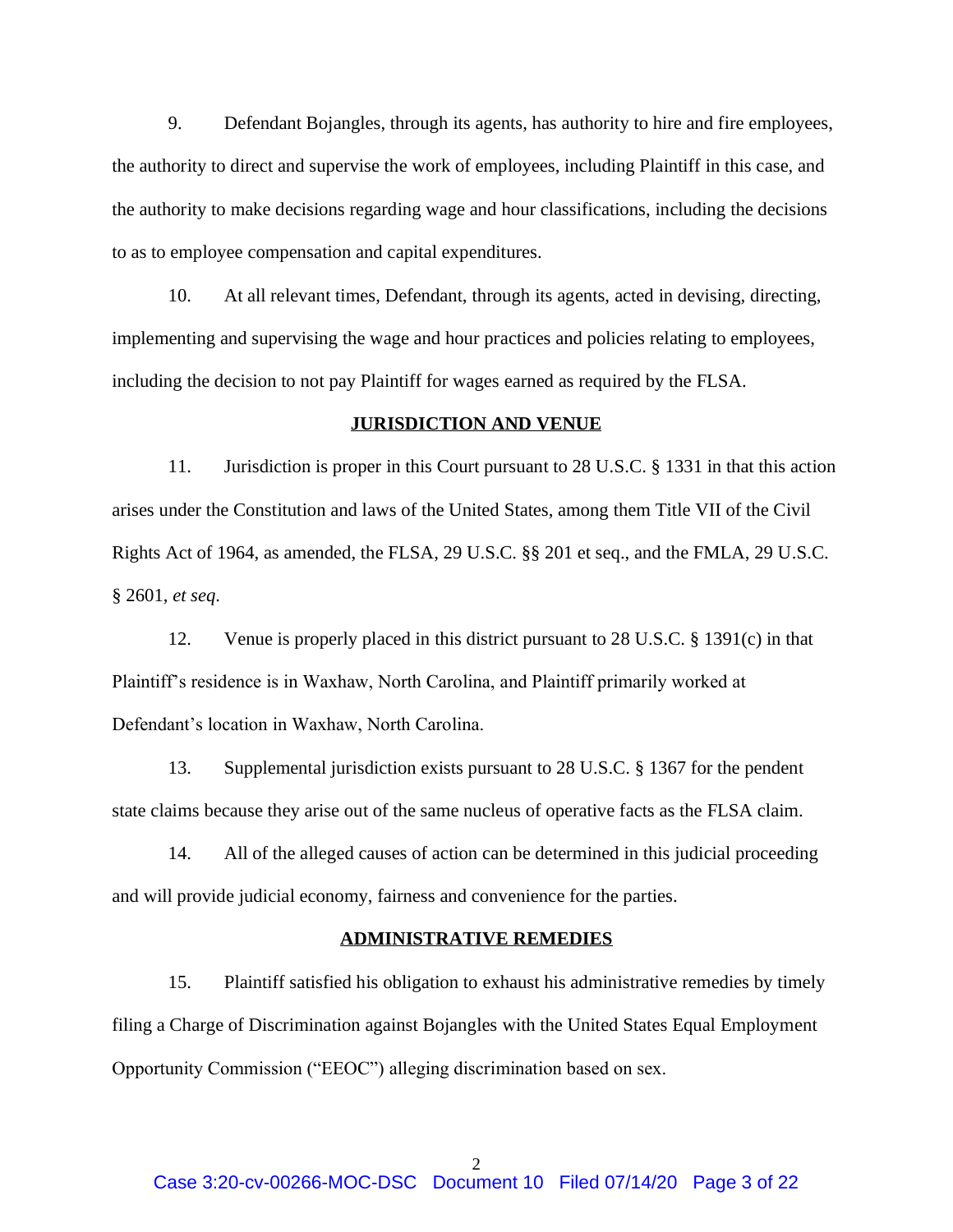16. The EEOC issued a Notice of Right to Sue on February 5, 2020. Plaintiff timely brings this action within ninety (90) days of his receipt thereof.

17. Plaintiff has satisfied all private, administrative, and judicial prerequisites to the institution of this action.

## **COLLECTIVE ACTION FOR VIOLATIONS OF THE FLSA**

18. The preceding paragraphs are incorporated by reference as if the same were fully set forth herein.

19. Plaintiff brings this collective action on behalf of himself and all other persons similarly situated pursuant to the FLSA, 29 U.S.C. §§ 296, 297, and 216(b), specifically, as follows: All Shift Managers employed by Defendant within the three years preceding the filing of this action who were not paid for all hours worked and were not paid overtime premiums for all hours worked over 40 in one workweek.

20. Defendant has violated the provisions of the FLSA, resulting in damages to Plaintiff, and those similarly situated, in the form of unpaid wages, incurred and incurring costs and reasonable attorney's fees.

21. As a result of the minimum wage, overtime pay and record-keeping violations of the FLSA, Plaintiff, and those similarly situated have suffered damages by failing to receive their lawful wages during their tenure of employment with Defendant. In addition to the amount of unpaid wages owing to the Plaintiff, and those similarly situated, they are also entitled to an additional amount of liquidated damages pursuant to 29 U.S.C. 216(b) and/or prejudgment interest.

22. Plaintiff, and those similarly situated are also entitled to an award of attorneys' fees pursuant to 29 U.S.C. 216(b).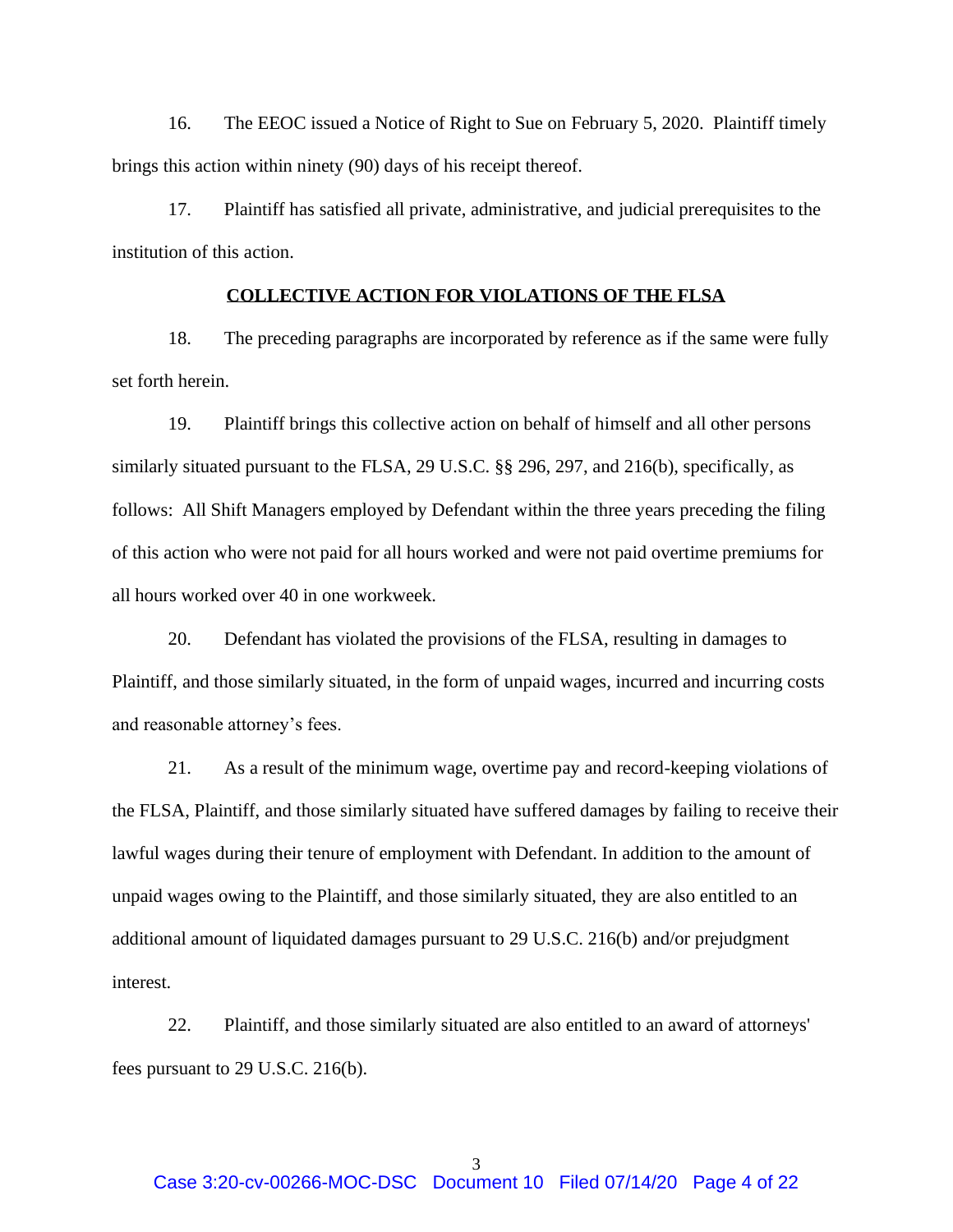23. Defendants' actions in failing to compensate the Plaintiff, and those similarly situated, in accordance with the provisions of the FLSA were willful and not in good faith.

24. There are numerous other similarly situated employees and former employees of Defendant who have been improperly compensated in violation of the FLSA and who would benefit from the issuance of a court-supervised notice of the present lawsuit and the opportunity to join the present lawsuit. Specifically, all employees and former employees of Defendant who have been employed by the Defendant as shift managers in any location owned and/or operated by Defendant in the State of North Carolina should receive notice and the opportunity to join the present lawsuit.

25. Pursuant to 29 U.S.C. 216(b), attached to and filed with this Petition as Exhibit A is the Consent to Join Collective Action form signed by the Representative Plaintiff.

26. The claims under the FLSA may be pursued by those who opt-in to this case under 29 U.S.C. 216(b).

### **CLASS ACTION FOR VIOLATIONS UNDER NORTH CAROLINA LAW**

27. Plaintiff brings this Class Action pursuant to Federal Rule of Civil Procedure 23, on behalf of himself and a Class as defined below: "All persons who have worked or currently work as Shift Managers for Defendant for the past three years and have been deprived of wages for work performed."

28. **Numerosity.** The Class is composed of thousands of persons geographically dispersed throughout the State of North Carolina, the joinder of whom, in one action, is impractical. The Class is ascertainable and identifiable. Membership in the Class can be determined easily. Defendants can determine the identity of all Class Members from their own records.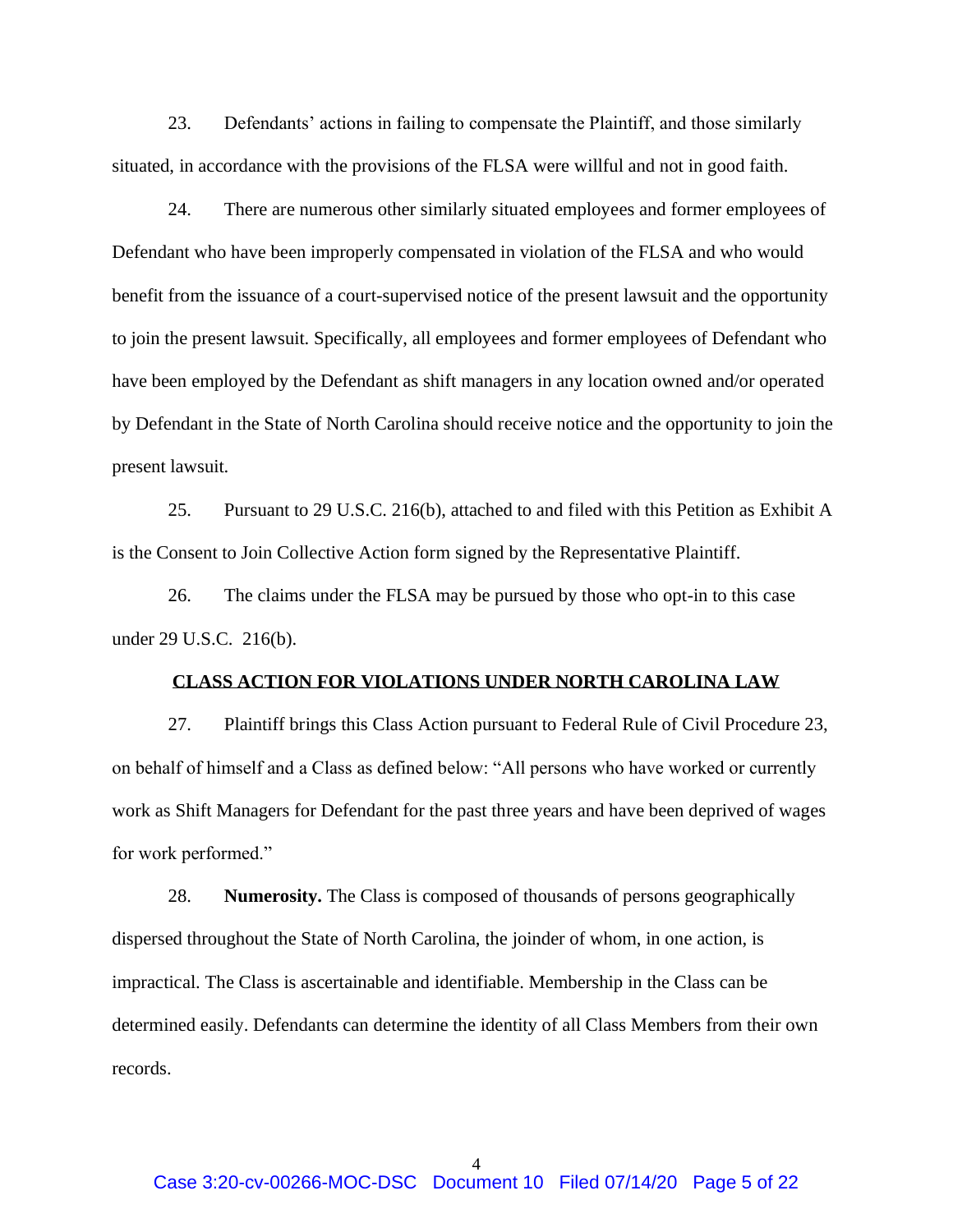29. **Commonality**. Questions of law and fact common to the Class exist as to all Members of the Class and predominate over any questions affecting only individual Members of the Class. These common legal and factual issues include the following:

- a. Whether Plaintiff and other members of the class were expected and/or required to work hours without compensation;
- b. Whether Defendant suffered and permitted Plaintiff and other members of the class to work hours without compensation;
- c. Whether Defendant failed to pay Plaintiff and other members of the class all applicable straight time wages for all hours worked;
- d. Whether Defendant failed to pay Plaintiff and other class members overtime compensation due them for all hours worked in excess of forty per week;
- e. The correct statute of limitations for Plaintiff's claims and the claims of other members of the class;
- f. The proper mechanism for assessing and awarding damages and administering relief to the Plaintiffs, including the relief to reduce the threat of future harm to the Plaintiff, and others similarly situated;
- g. The nature and extent of compensatory damages to the Plaintiff, and others similarly situated;
- h. How compensatory damages should be allocated to the Plaintiff and others similarly situated; and
- i. How responsibility for damages should be allocated amongst the Defendants.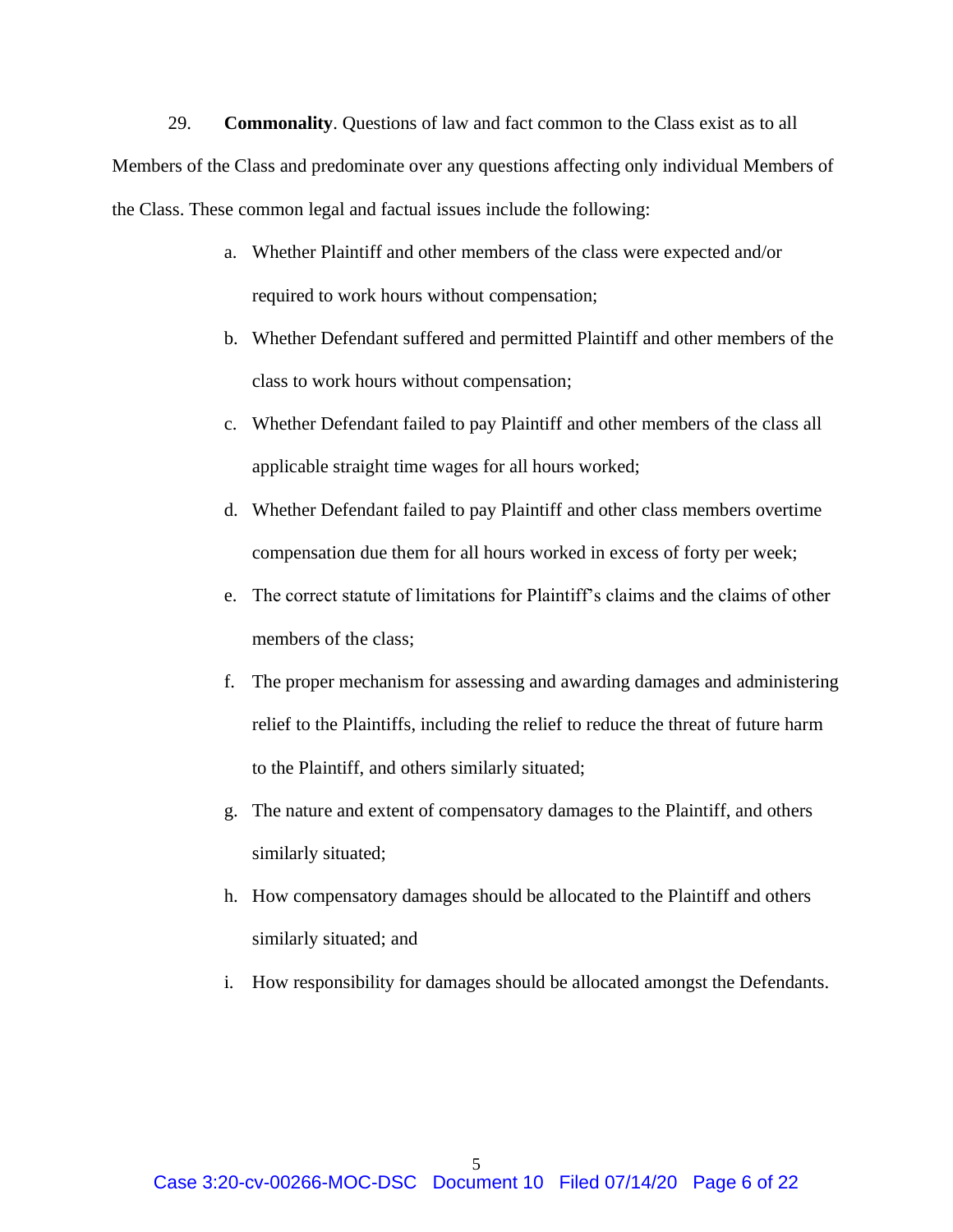30. **Typicality.** Plaintiff's claims are typical of the claims of the Plaintiff Class, as all such claims arise out of Defendant's uniform course of wrongful conduct complained of herein.

31. **Adequacy of Representation**. Plaintiff will fairly and adequately protect the interests of the Members of the Class and has no interest antagonistic to those of the Class. Plaintiff has retained counsel experienced in complex litigation and labor and employment law matters.

32. **Predominance and Superiority**. This Class Action is appropriate for certification because questions of law and fact common to the Members of the Class predominate over questions affecting only individual Members, and a Class Action is superior to other available methods for the fair and efficient adjudication of this controversy, since individual joinder of all Members of the Class is impracticable. Should individual Class Members be required to bring separate actions, this Court and courts throughout the State of North Carolina would be confronted with a multiplicity of lawsuits burdening the court system while also creating the risk of inconsistent rulings and contradictory judgments. In contrast to proceeding on a case-by-case basis, in which inconsistent results will magnify the delay and expense to all parties and the court system, this Class Action presents far fewer management difficulties while providing unitary adjudication, economies of scale and comprehensive supervision by a single Court.

#### **FACTUAL ALLEGATIONS**

33. Plaintiff was hired by Bojangles as a crew member on or about April 14, 2018.

34. Plaintiff typically worked Wednesday through Sunday. He was scheduled to work 40-hour shifts, but he was frequently required to work off the clock. This off the clock work resulted in Plaintiff working more than 40 hours per week during at least one work week. In fact,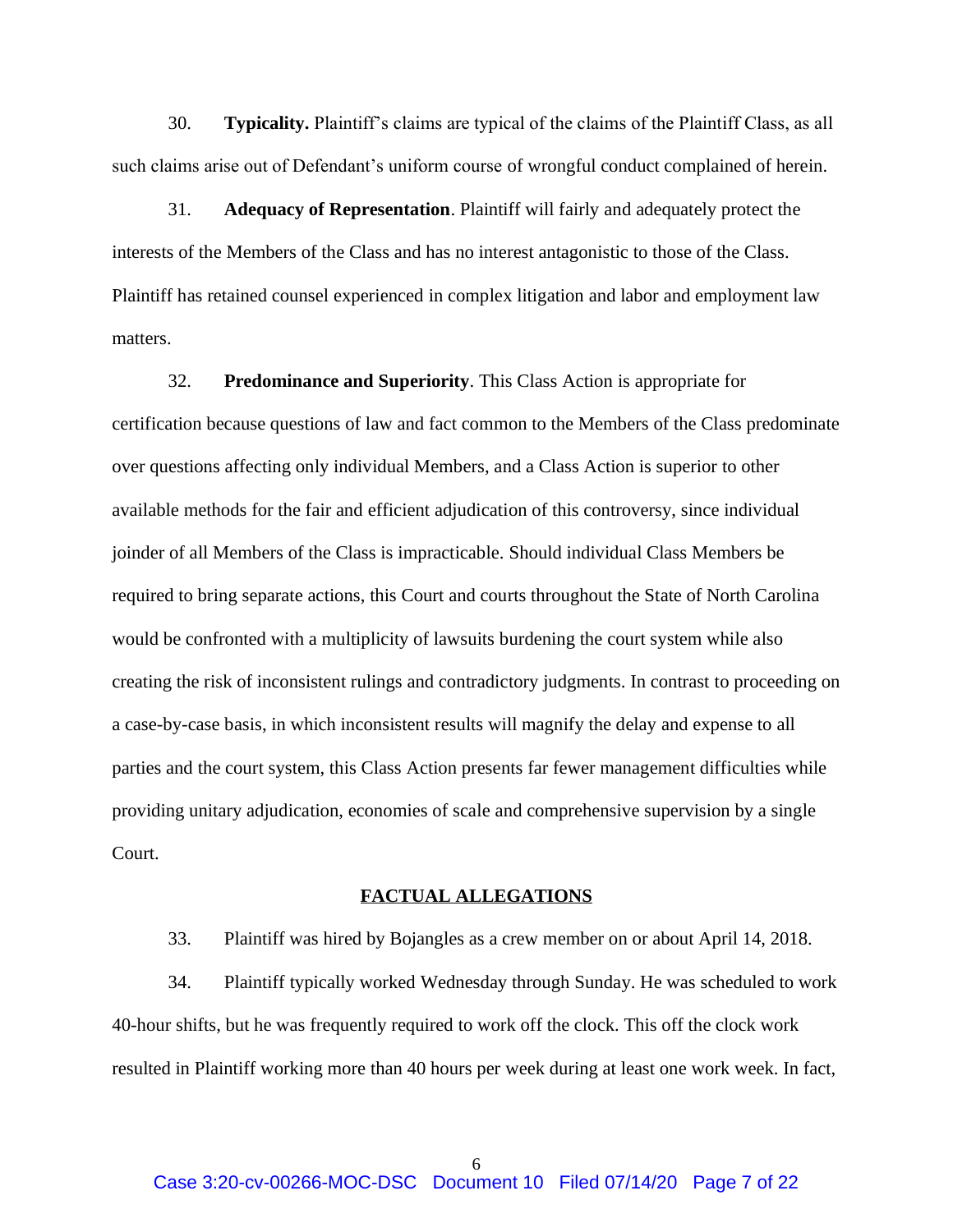Plaintiff worked more than 40 hours per week in each work week during his entire employment with Bojangles.

35. Plaintiff was often required to perform tasks before and after his scheduled shift, of which Defendant was fully aware and required.

36. As Shift Manager, Plaintiff was required to comply with Defendant's "labor budget" and would be subject to reprimand, discipline, and termination if he exceeded labor budgets during any given shift.

37. Often circumstances arose during preceding shifts which would put the next Shift Manager over the labor budget. Defendant was fully aware of this situation. Defendant was also aware that it gave the Shift Manager two options - have employees work off the clock or have the Shift Manager work off the clock -- in order to balance the labor budget.

38. Defendant was aware that Plaintiff and other Shift Managers were frequently forced to work off the clock in order to comply with Defendant's strict and unpliable labor budgets.

39. Throughout his tenure with Bojangles, Plaintiff consistently and accurately performed his duties and met and/or exceeded all job requirements. He never had any disciplinary issues.

40. At all relevant times, Plaintiff had excellent relationships with his colleagues and customers, often covering shifts for his teammates. Plaintiff was often complimented by customers for his outstanding work efforts. Plaintiff consistently earned rewards through the Bo Star Incentive Reward Program.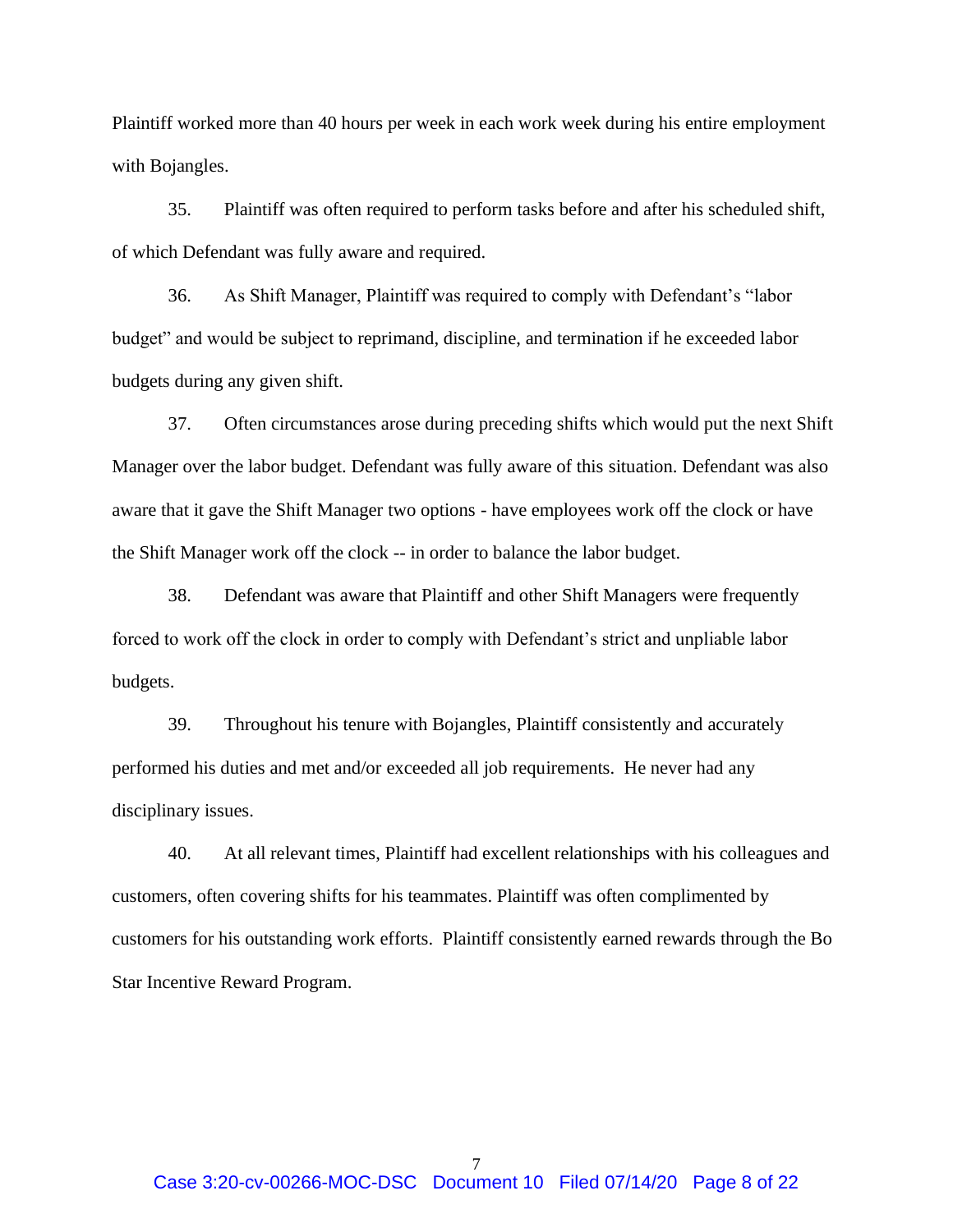41. Plaintiff was open and honest at work regarding his sexual orientation and his boyfriend frequently visited him at work. It was common knowledge that Plaintiff was not heterosexual like most of the other employees and all of the other Shift Managers.

42. When Plaintiff would get his nails manicured, several co-workers would make statements and questioned supervisors whether it was appropriate for Plaintiff to have manicured fingernails and whether that was the "look" Defendant should be presenting to customers.

43. After this commenting and questioning about Plaintiff's choice to have his nails manicured, the Area Director approached Plaintiff at work and told him that he "needed to do something with his nails" and to "cut them down or something." Plaintiff's nails were not long at this time. The Area Director was clearly directing Plaintiff to "do something" about his manicured nails.

44. Plaintiff was also told by a supervisor to "watch his mannerisms" at work, which specifically referred to his sexual orientation.

45. In November 2018, Plaintiff completed the required hands-on training to work as a Shift Manager and began working as Shift Manager at that time.

46. In April 2019, Plaintiff completed the second stage of the training requirements to work as a Shift Manager which included completion of a handbook and review of forty-seven (47) training videos, which were completed at home.

47. Defendant at all times had actual knowledge Plaintiff had completed the required video/training from home yet failed to pay him minimum wages for hours spent completing.

48. Plaintiff was promised an increase in pay along with the increase in responsibilities from the time he first began working as Shift Manager. Plaintiff was told that this position would eventually lead into the Assistant Unit Director position.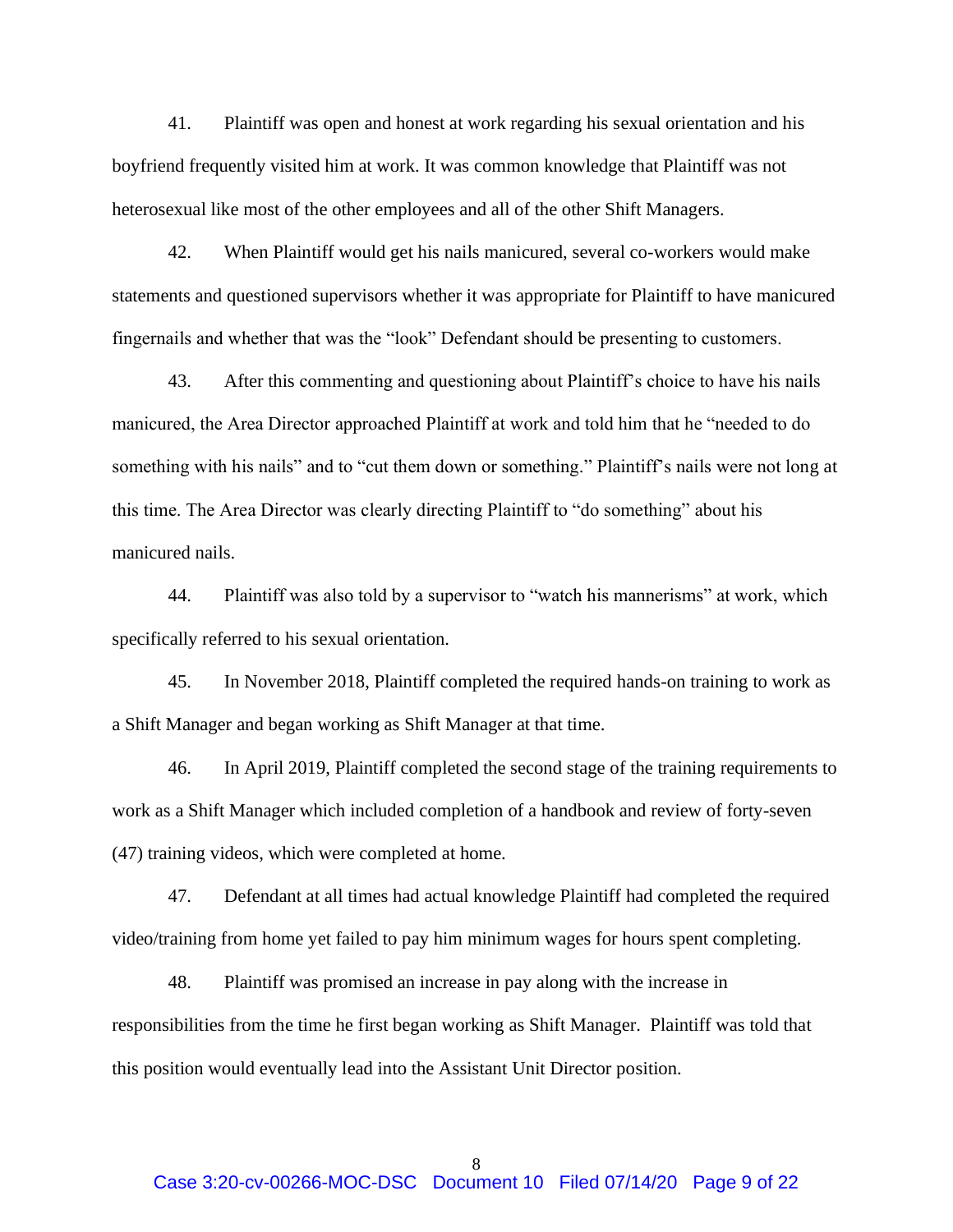49. In his new position as Shift Manager, and at the direction of Defendant, Plaintiff often travelled to different store locations to help when needed. Plaintiff frequently paid travel expenses out of his own pocket and was not reimbursed.

50. Plaintiff was not paid any wages for the travel he was required to make between stores.

51. Plaintiff was frequently required to stay on the premises, on duty, after closing to clean up and close down the restaurant. Plaintiff was not clocked in during these times and was not paid for the hours worked.

52. In July 2019, Plaintiff discovered that he had not been receiving increased pay commensurate with his new position as a Shift Manager and was still receiving the lower crew member pay rate, exclusive of the off-the-clock time he was not paid for.

53. Plaintiff repeatedly contacted Human Resources regarding this discrepancy. When Plaintiff would request clarification, there always seemed to be miscommunication as to who was responsible for gathering and processing the necessary information.

54. Defendant, through its senior managers, had failed to properly facilitate the paperwork necessary to process Plaintiff's promotion and failed to pay Plaintiff as promised.

55. When Defendant finally began paying Plaintiff at the correct rate in August of 2019, he was nonetheless paid less than his heterosexual counterparts, even though he held the most seniority among the lower level managerial staff.

56. Plaintiff was paid significantly less than the other shift managers, despite performing the same or similar job duties. Plaintiff also worked for Defendant longer than these individuals. The only difference is they are heterosexual.

9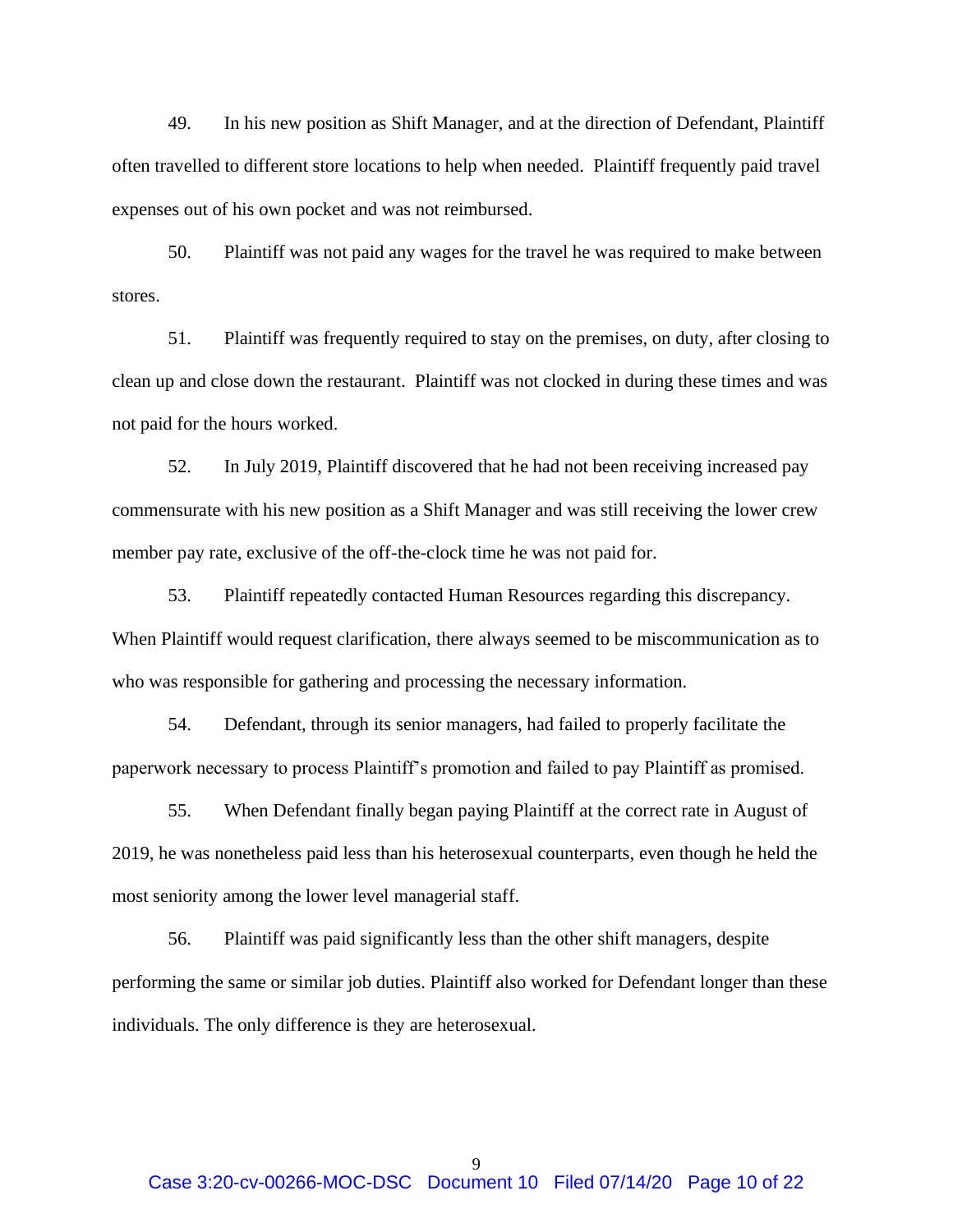57. For instance, Plaintiff earned \$10.00 per hour while Marcy Parker and Cathy Richardson earned \$13.20 per hour and Heaveny Tim earned \$12.00 per hour.

58. Plaintiff was repeatedly told that he would be promoted to Assistant Unit Director, but each time, on at least three occasions, Defendant filled the positions with other employees, all heterosexual, and all of whom Plaintiff had trained.

59. Plaintiff suffers from chronic mineral deficiency that causes him to bleed or spot in his stool and any viral infections or illness can cause a flare up resulting in more bleeding. The bleeding, in turn, causes loss of consciousness at times. The mineral deficiency also causes hair loss. He has been treated for the condition and he also tries to manage it himself.

60. In October of 2019, Plaintiff experienced considerable bleeding. He required medical treatment for this condition and it was very frightening for him, as he has an extensive family history of cancer, including terminal cancer at a young age.

61. On January 25, 2020, Plaintiff woke up with a headache and notified his supervisor. She told him to stay home and take care of himself and to not worry about his 4:00 pm shift. Later in the day, Plaintiff was involved in a car accident and certainly could not work his shift.

62. On February 1, 2020, Plaintiff had to call out of work due to a family emergency when his sister was hospitalized due to severe Lupus complications.

63. Late that night, around 2 a.m. on February 2, 2020, Plaintiff himself was admitted to the hospital due to low blood pressure resulting in unconsciousness. The low blood pressure was related to his ongoing mineral deficiency and rectal bleeding condition of which Defendant was well aware.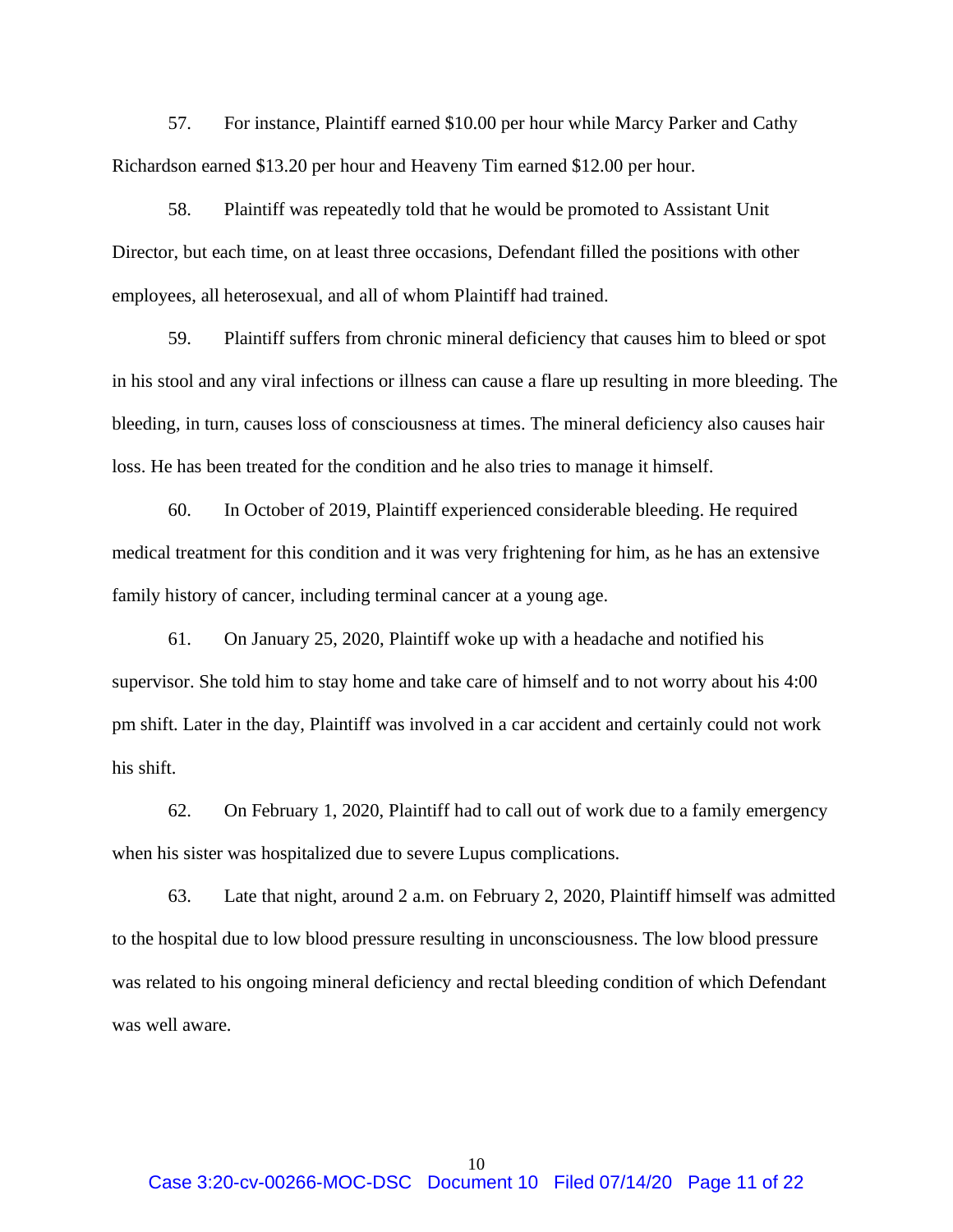64. Plaintiff's medical condition constituted qualifying events under the FMLA, triggering Defendant's responsibility to offer FMLA leave to Plaintiff.

65. Instead, without any warning or FMLA discussion occurring, Defendant terminated Plaintiff for being "undependable" and "unreliable," despite his otherwise impeccable attendance record prior to the two medical incidents leading up to his termination, neither of which were within his control.

66. At no time did Plaintiff "stop showing up for work." His supervisor told him on January 25, 2020 that it was fine if he did not come in to work after he told her he had a headache. Later that day, he was in a car accident and definitely could not work his shift.

67. On February 1, 2020, he had a family emergency and that night he was hospitalized with low blood pressure from an ongoing medical condition which Defendant was aware of.

68. Plaintiff notified the supervisor of his emergency room visit at 10:00 a.m. in the morning when his shift did not begin until 4:00 p.m. The supervisor told him at that time she was taking him off the schedule. Plaintiff was never a "no show" and certainly did not "stop showing up for work."

69. Defendant seeks to paint a negative picture of Plaintiff to cover up its discrimination against Plaintiff for his sexual orientation, as well as deflect attention from Defendant's other wrongdoing.

70. Moreover, during his employment, several of his coworkers failed to meet requirements and/or acted in ways that would have warranted termination, but were never reprimanded. Specifically: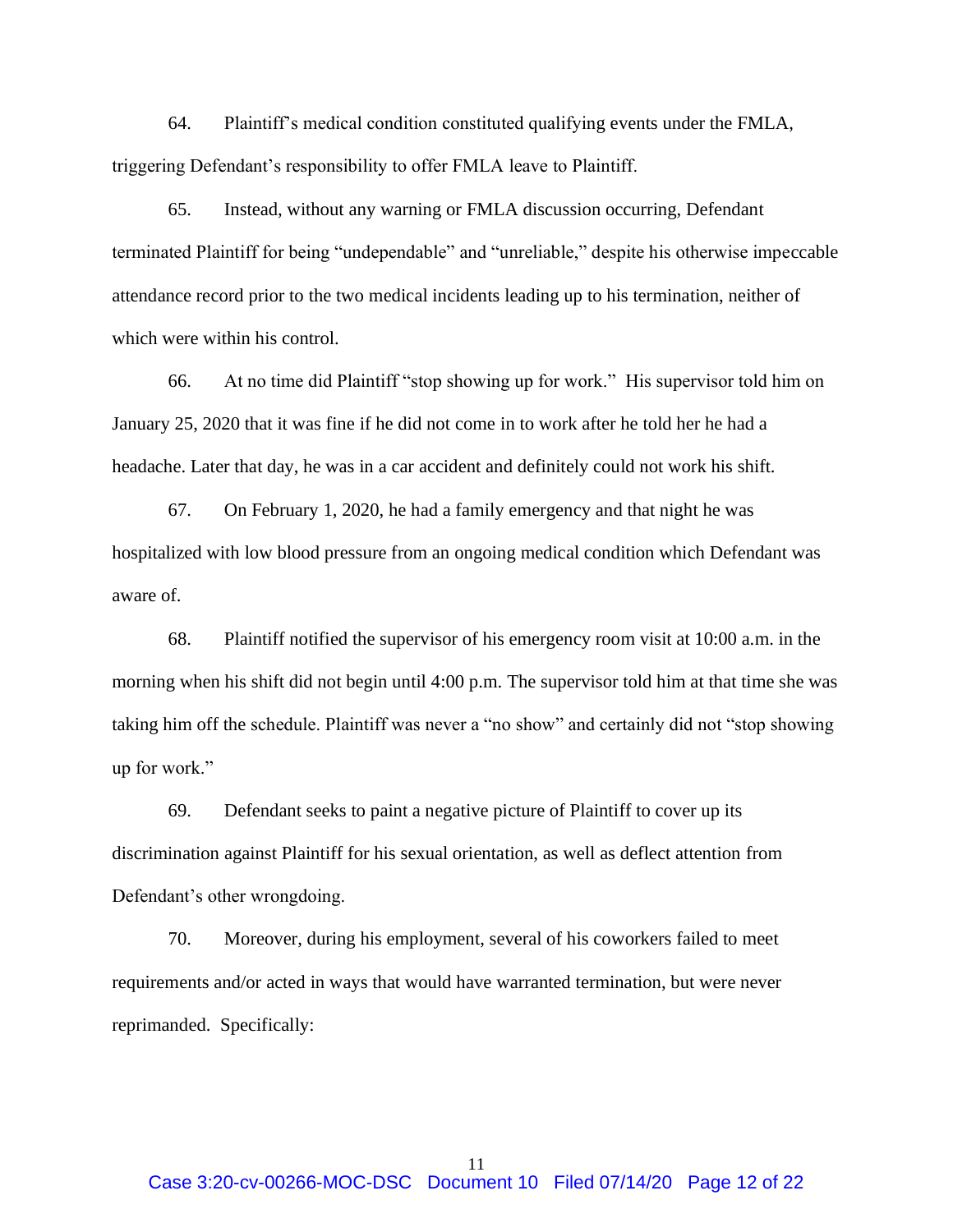- a. In September 2019, Malcom Boykin, a heterosexual, put a knife to Plaintiff's head while Plaintiff was at work counting money. Plaintiff reported this incident to his supervisor, but no disciplinary action was taken.
- b. In November 2019, Mr. Boykin called Plaintiff a "niggah" in front of customers. Plaintiff again reported this incident to his supervisor and no disciplinary action was taken.
- c. Dillon Lewis, another Shift Manager, frequently called out or was tardy for his shifts. Over the course of ten months from February 2019 through December 2019, Mr. Lewis was late or absent at least fourteen (14) times. Other than the disciplinary actions implemented by Plaintiff himself, no other disciplinary measures were taken.

71. On information and belief, based on his experience as a Shift Manager and his participation in duties typically performed by Unit Managers, the conduct described above would have resulted in termination by Defendant.

72. As described in the preceding paragraphs, Defendant, through its managers, treated Plaintiff differently than every other heterosexual employee.

73. Plaintiff earned monetary rewards through the Bo Star Incentive Reward Program. As of February 2, 2020, Plaintiff had \$250 in outstanding employee rewards. Plaintiff has not been paid for those bonus rewards.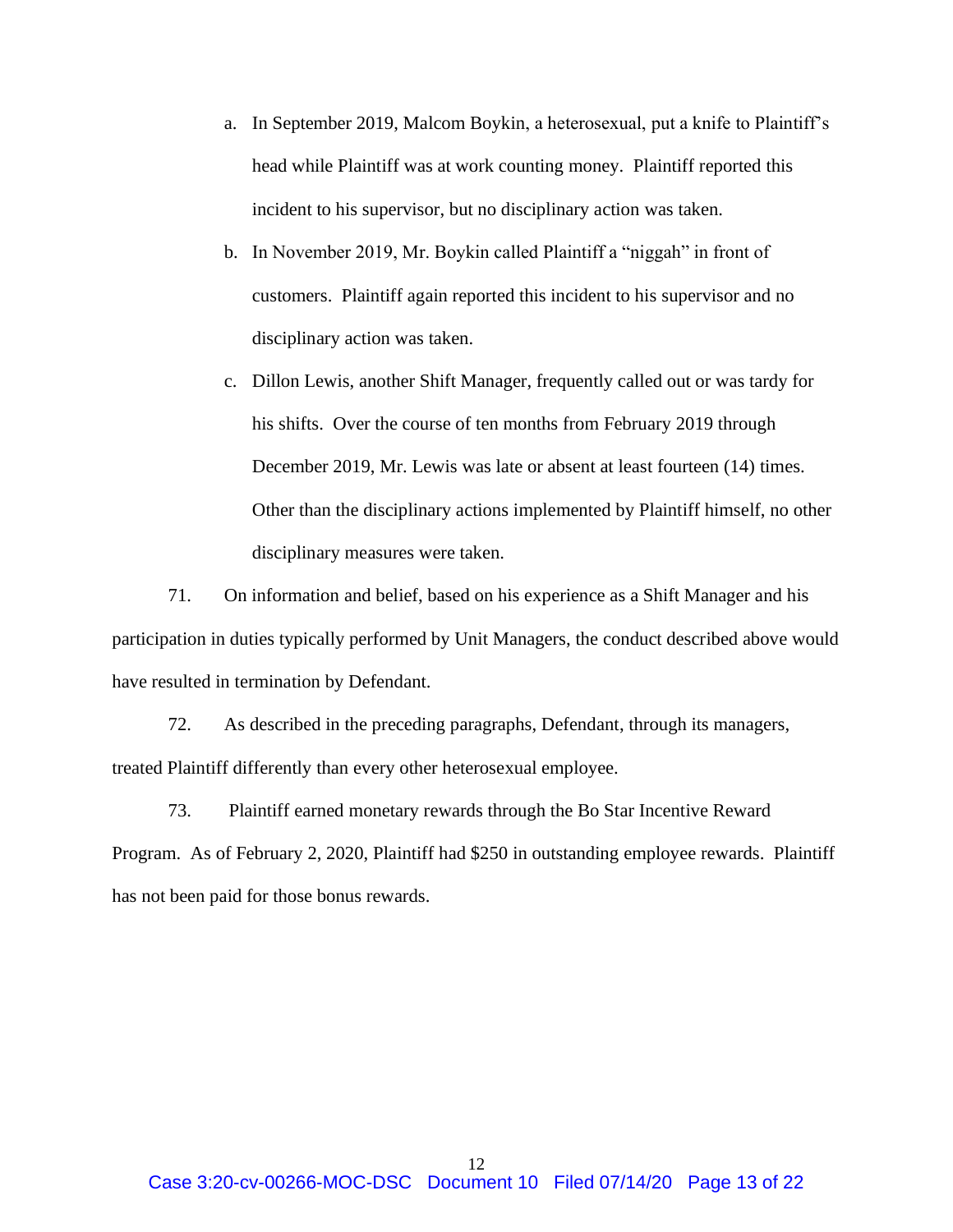## **FIRST CAUSE OF ACTION Violation of Fair Labor Standards Act – Unpaid Wage (On Behalf of North Carolina Collective)**

74. Plaintiff incorporates by reference the foregoing paragraphs of this Complaint.

75. At all times hereinafter mentioned, Defendant has been an employer within the meaning of Section 3(d) of the FLSA, 29 U.S.C. § 203(d).

76. At all times hereinafter mentioned, Defendant has been an enterprise within the meaning of Section 3(r) of the FLSA 29 U.S.C. § 203(r).

77. At all times hereinafter mentioned, Defendant has been an enterprise engaged in commerce or in the production of goods for commerce within the meaning of Section  $3(s)(1)$  of the FLSA, 29 U.S.C.  $\S 203(s)(1)$ , in that the enterprise has had employees engaged in commerce or in the production of goods for commerce, or employees handling, selling, or otherwise working on goods or materials that have been moved in or produced for commerce by any person and in that the enterprise has had and has an annual gross volume of sales made or business done of not less than \$500,000 (exclusive of excise taxes at the retail level which are separately stated).

78. At all times hereinafter mentioned, Plaintiff, and others similarly situated, have been employees within the meaning of Section 3(e) of the FLSA, 29 U.S.C. § 203(e).

79. At all times hereinafter mentioned, Plaintiff, and all others similarly situated, were individual employees engaged in commerce or in the production of goods for commerce as required by 29 U.S.C. §§ 206-207.

80. Defendant violated the FLSA by not paying Plaintiff, and all others similarly situated, for every hour that he worked in that Defendant: (1) suffered or permitted them to work off the clock, performing opening and/or closing duties; (2) did not pay them for hours worked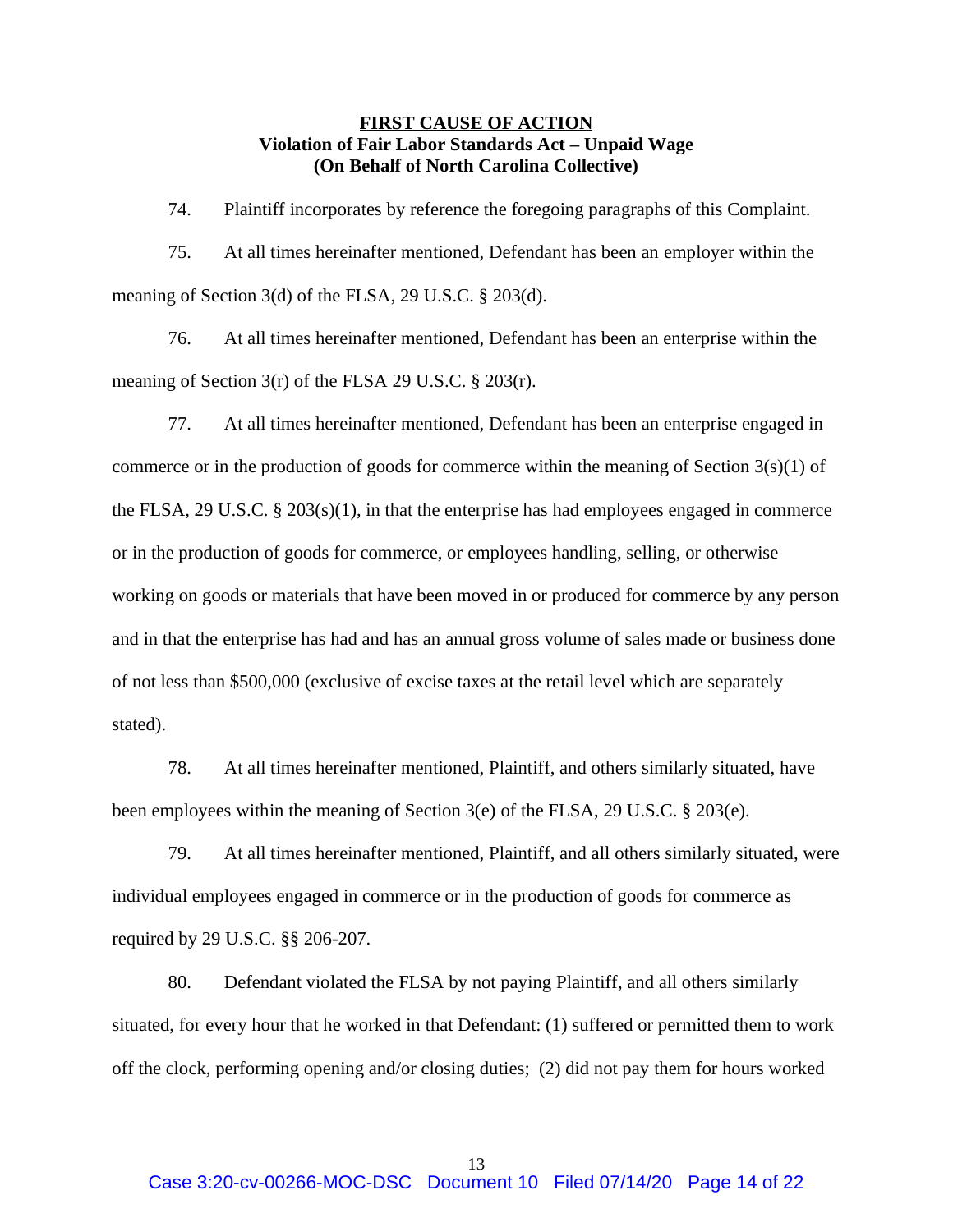over 40 hours in a workweek; and (3) failed to pay Plaintiff for training and travel time that was on the clock but unpaid.

81. Defendant's violation of the FLSA was willful in that Plaintiff complained to his supervisors about these issues but they were not corrected.

# **SECOND CAUSE OF ACTION Violations of North Carolina Wage and Hour Act (On Behalf of North Carolina Class)**

82. Plaintiff reasserts the allegations set forth in the above paragraphs.

83. At all times hereinafter mentioned, Defendant has been an employer within the

meaning of Section 95-25.2(5) of the NCWHA, N.C. Gen. Stat. §§ 95-25.2(5).

84. At all times hereinafter mentioned, Plaintiff was an employee within the meaning of Section 95-25.2(4) of the NCWHA, N.C. Gen. Stat. §§ 95-25.2(4).

85. Defendant violated these statutes by failing to pay Plaintiff all promised and earned wages on the employee's regular payday for all hours worked.

86. Defendants also violated Plaintiff's rights under the NCWHA by failing to pay

and diverting from Plaintiff earned bonuses through the Bo Star Incentive Reward Program that he procured before his employment ended on February 2, 2020.

87. Defendant willfully violated Plaintiff's rights under the NCWHA.

88. As a result of Defendant's willful action, Plaintiff is entitled to recover liquidated damages pursuant to N.C. Gen. Stat. § 95-25.22.

89. Plaintiff is entitled to recover his attorneys fees pursuant to N.C. Gen. Stat. § 95-  $25.22(d)$ .

# **THIRD CAUSE OF ACTION Title VII – Discrimination on the Basis of Sex (On Behalf of Plaintiff Individually)**

90. Plaintiff incorporates by reference the foregoing paragraphs of this Complaint.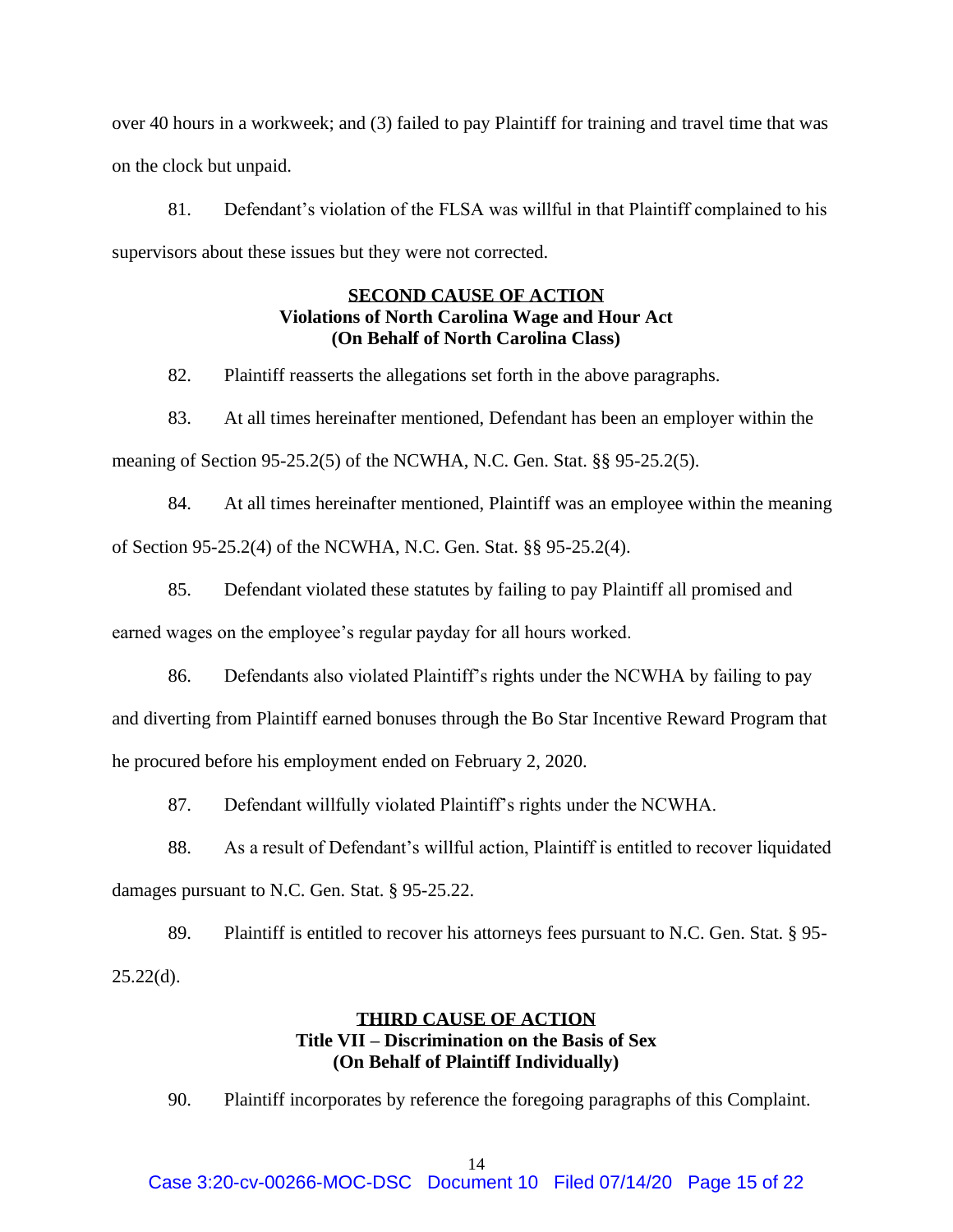91. At all relevant times, Bojangles was an "employer" under Title VII, that engaged in an industry affecting commerce and had more than fifteen (15) employees, as defined in 42 U.S. Code § 2000e.

92. Plaintiff, a homosexual male, was also passed over for promotion to the Assistant Unit Director position based on his sexual orientation.

93. When Plaintiff initially accepted the role as Shift Manager, Defendant failed to process his paperwork for nine months and continued to pay Plaintiff a lesser rate than other heterosexual employees in his position, as identified herein.

94. Plaintiff was terminated for allegedly being undependable and unreliable, despite his long-standing record of dependability and reliability.

95. While Plaintiff was terminated for purported misconduct, other heterosexual employees who had failed to perform their job requirements were not disciplined and maintained their employment and did not suffer the adverse consequences to their careers and reputation that Plaintiff suffered.

96. Defendant singled Plaintiff out for his sexual orientation by telling Plaintiff he needed to "do something" about his manicured fingernails. The supervisor who instructed Plaintiff to do something about his appearance was responding to comments by coworkers who questioned whether Plaintiff should be allowed to have manicured fingernails at work and whether it was the type of "look" Defendant wanted to portray to customers.

97. Supervisors also instructed Plaintiff to "watch his mannerisms" - which a reasonable person would interpret as referring to Plaintiff's sexual orientation.

98. Plaintiff was unlawfully discriminated against on the basis of sex, specifically, his sexual orientation, by Defendant when he was singled out and told to change or control his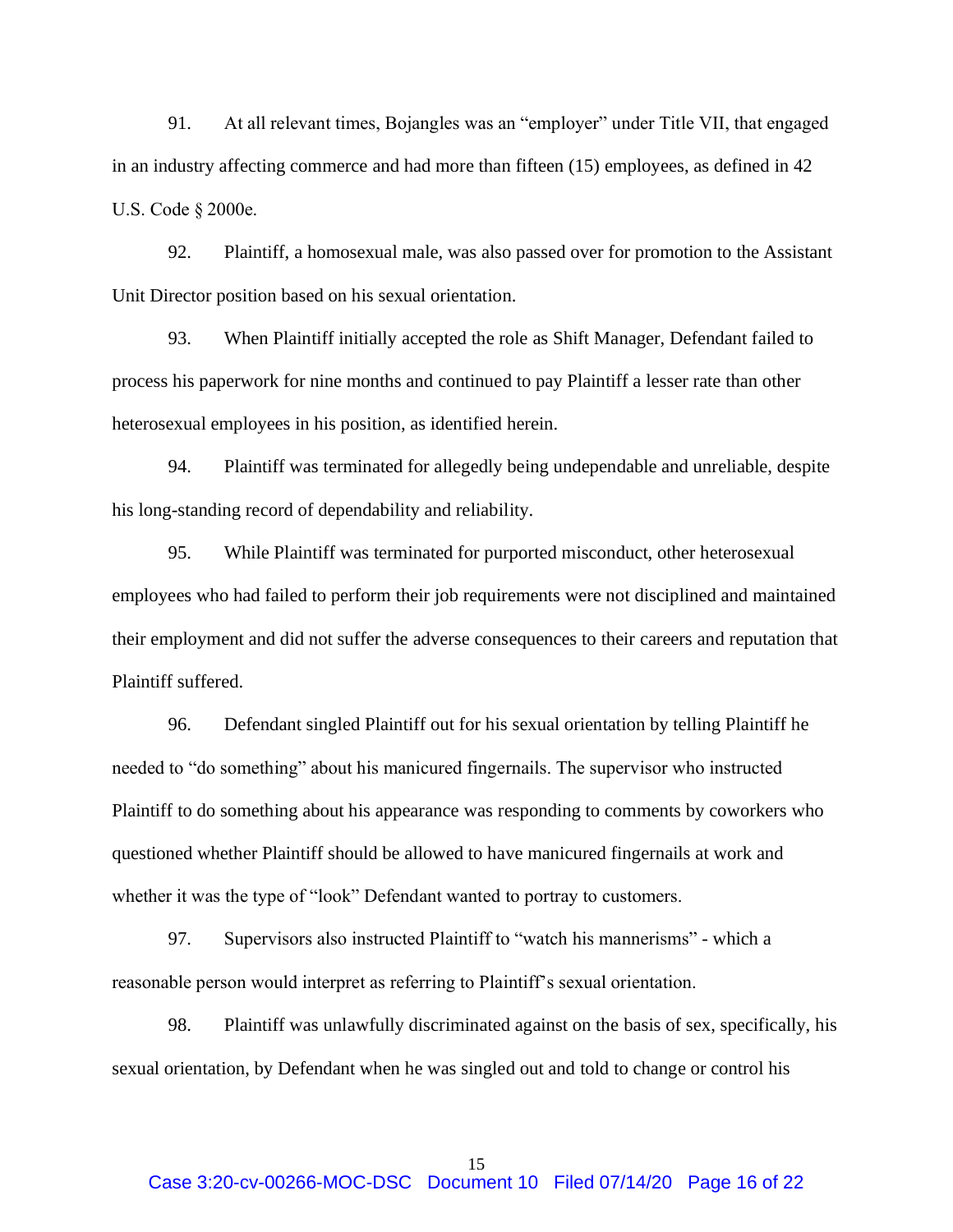appearance and personality traits (both of which were based on his sexual orientation), and he was passed over for promotion, paid less than other employees in his position, and eventually terminated.

99. Plaintiff has suffered damages because of Defendant's unlawful conduct in violation of Title VII of the Civil Rights Act of 1964, in an amount to be determined by a jury.

## **FOURTH CAUSE OF ACTION Wrongful Discharge in Violation of Public Policy (On Behalf of Plaintiff Individually)**

100. Plaintiff realleges and incorporates by reference all allegations in all preceding paragraphs.

101. Defendant employed at least fifteen (15) employees at all relevant times.

102. In doing the acts alleged above, Defendant violated the public policy of North Carolina as set forth in N.C.G.S. § 143-422.1 by terminating Plaintiff based on his sexual orientation.

103. As an actual, proximate, and foreseeable consequence of Defendant's conduct,

Plaintiff has suffered lost income, emotional distress, anxiety, humiliation, expenses, and other damages and is entitled to recover compensatory damages in an amount to be determined at trial.

104. Defendant's actions were done maliciously, willfully or wantonly, and in a manner that demonstrates a reckless disregard for Plaintiff's rights. As a result of Defendant's conduct, Plaintiff is entitled to recover punitive damages in an amount to be determined at trial.

# **FIFTH CAUSE OF ACTION Violation of FMLA - Interference (On Behalf of Plaintiff Individually)**

105. Plaintiff realleges and incorporates by reference all allegations in all preceding paragraphs.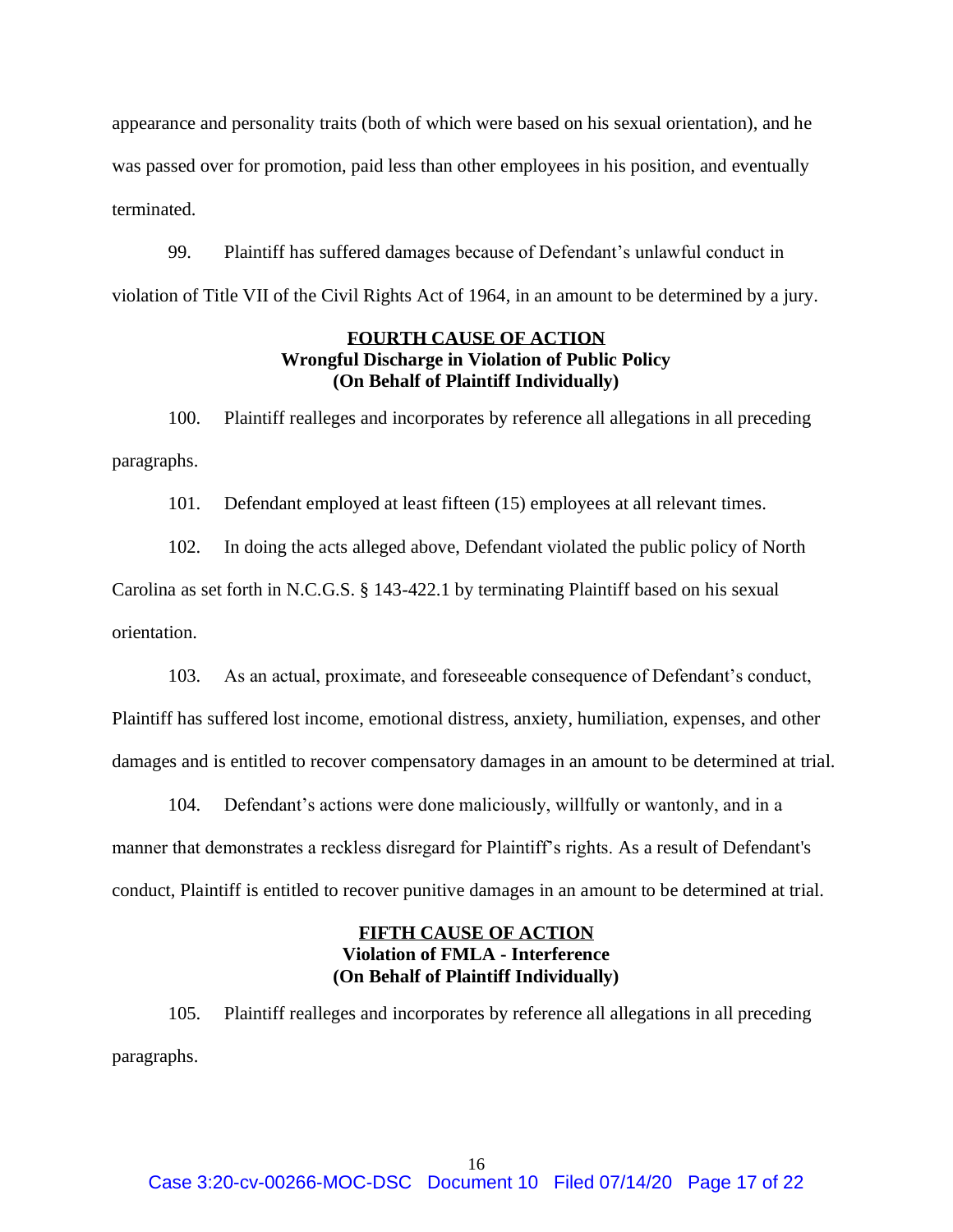106. At all times hereinafter mentioned, Defendant has been and is an "employer" as defined by the FMLA, 29 U.S.C.  $\S$  2611(4)(A).

107. At all relevant times, Plaintiff was an "eligible employee" with the definition of FMLA, 29 U.S.C. § 2611(2)(A), on the basis that Defendant employed Plaintiff for at least 12 months, and Plaintiff performed at least 1,250 hours of service for Defendant during the 12 month period preceding the termination of her employment.

108. Beginning in October of 2019, Plaintiff suffered an ongoing medical condition involving bleeding from his rectum. The symptoms periodically re-occurred and Plaintiff would seek treatment for the symptoms when they did. His Plaintiff's supervisors were aware of the condition and his fear and anxiety over it.

109. A "serious health condition" under the FMLA is an "illness, injury, impairment, or physical or mental condition" that involves "inpatient care in a hospital, hospice, or residential medical care facility" or "continuing treatment by a health care provider." 29 U.S.C. § 2611(11).

110. Plaintiff has a long history of cancer in his family with no male living beyond the age of 65. His bleeding episodes were thus taken seriously by himself and his healthcare practitioners.

111. In February of 2019, Plaintiff suffered another bleeding episode that required hospitalization because his blood pressure became dangerously low.

112. Plaintiff notified Defendant of the recurrence of the bleeding and required hospital visit. He communicated with his supervisor when he was released from the hospital to let her know he would not make his shift at 4:00 p.m.

113. Upon learning that Plaintiff suffered a recurrence of his ongoing rectal bleeding condition, Plaintiff's supervisor told him she planned to take him off the schedule (terminate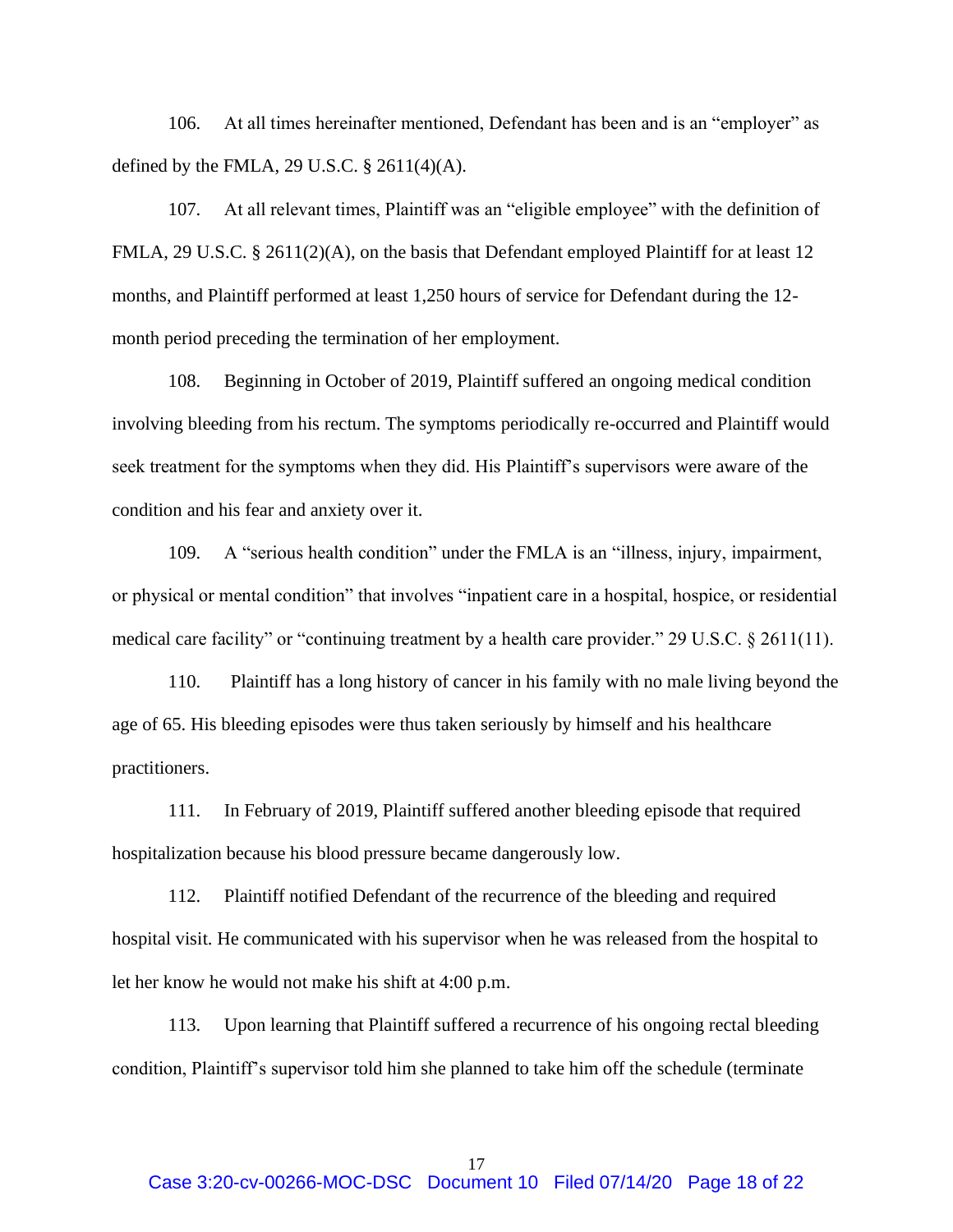him) for being unreliable due to his medical absences. The supervisor did not provide Plaintiff with notice about FMLA leave or provide him any paperwork to apply for it.

114. Defendant told her not to terminate him and, despite his medical condition and recent release from the hospital, he went to work to meet with the supervisor in person to explain his medical condition and most recent bleeding event and to try to save his job.

115. After he explained his medical circumstances yet again, the supervisor still did not offer FMLA leave. Instead, she terminated Plaintiff for missing work due to his qualifying medical event.

116. As a direct, proximate and foreseeable consequence of Defendant's conduct, Plaintiff has suffered lost income, emotional distress, anxiety, humiliation, expenses, and other damages and is entitled to recover compensatory damages in an amount to be determined at trial.

# **SIXTH CAUSE OF ACTION Violation of Equal Protection Act (On Behalf of Plaintiff Individually)**

117. Plaintiff realleges and incorporates by reference all allegations in all preceding paragraphs.

118. At all relevant times, Defendant was an "employer" under the EPA and acted as Plaintiff's employer.

119. Defendant violated the EPA by providing Plaintiff with lower pay than similarly situated heterosexual employees identified in Paragraph 52 above on the basis his sexual orientation, even though Plaintiff had more seniority and performed similar duties requiring the same skill, effort, qualifications and responsibility as his heterosexual counterparts.

120. Defendant subjected Plaintiff to discriminatory pay practices and discrimination in connection with the ancillary benefits and other terms of employment in violation of the EPA.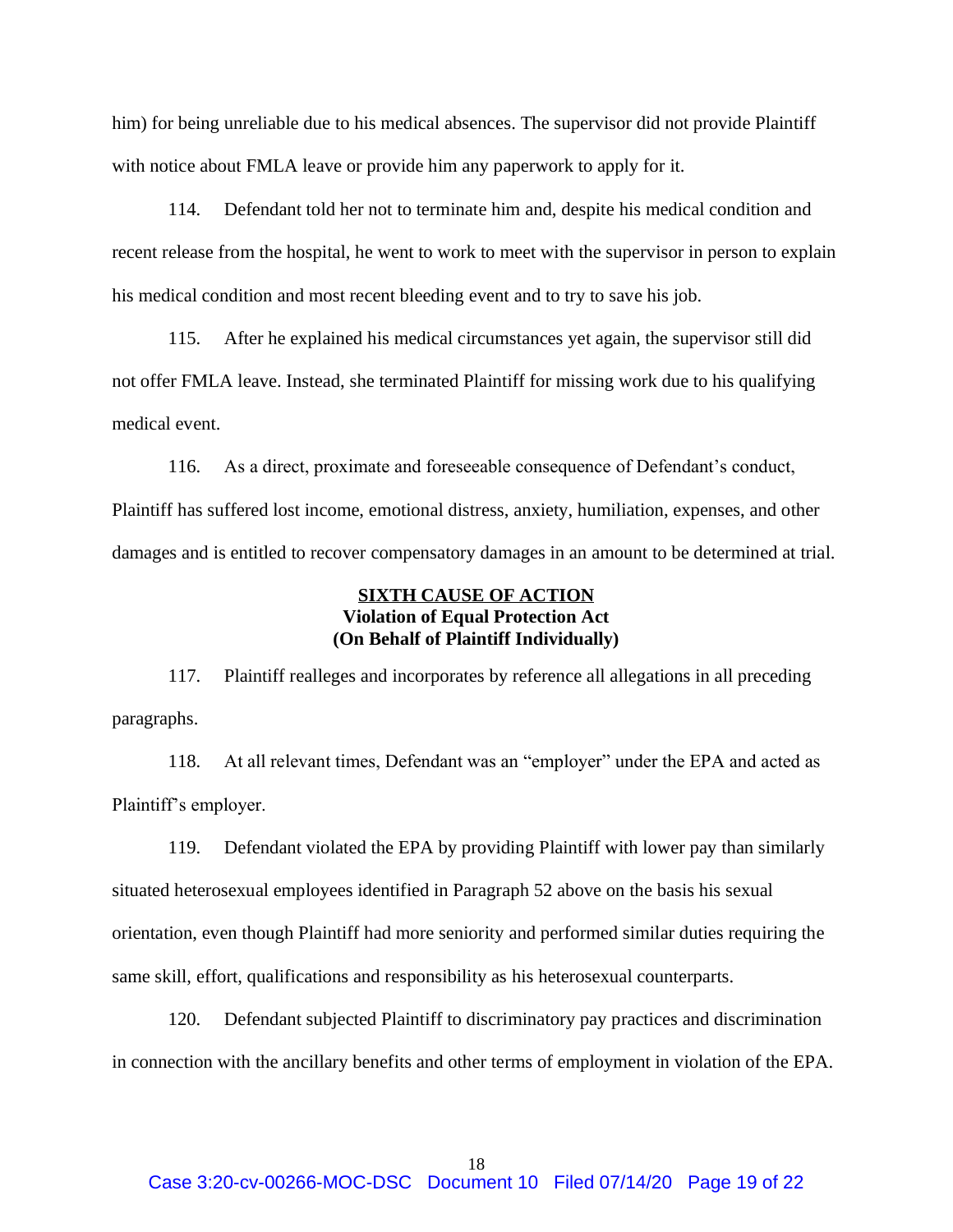121. Plaintiff was not paid less than heterosexual counterpart on the basis of seniority, merit, quantity or quality of production, or a factor other than sex orientation, but was paid less due to his sexual orientation.

122. Defendant was the cause of the unlawful conduct complained of in this action.

123. The foregoing conduct constitutes a willful violation of the EPA within the meaning of that statute.

124. As a result of Defendant's conduct as alleged herein, Plaintiff has suffered and continues to suffer harm, including but not limited to, lost earnings, lost benefits, and other financial loss, and is entitled to statutory, liquidated and other damages.

125. Defendant's unlawful conduct as described in this Complaint has been willful and intentional. Defendant was aware of the employment practices it undertook were unlawful, yet it did not make a good faith effort to comply with the EPA.

#### **PRAYER FOR RELIEF**

WHEREFORE, Plaintiff demands, on behalf of himself and others similarly situated, the following relief:

1. An Order pursuant to Section 16(b) of the FLSA finding Defendant liable for unpaid back wages due to Plaintiff and for liquidated damages equal in amount to the unpaid compensation found due to Plaintiff;

2. An Order pursuant to the NCWHA finding Defendants liable for unpaid back wages, commissions, and liquidated damages equal in amount to the unpaid compensation due to Plaintiff;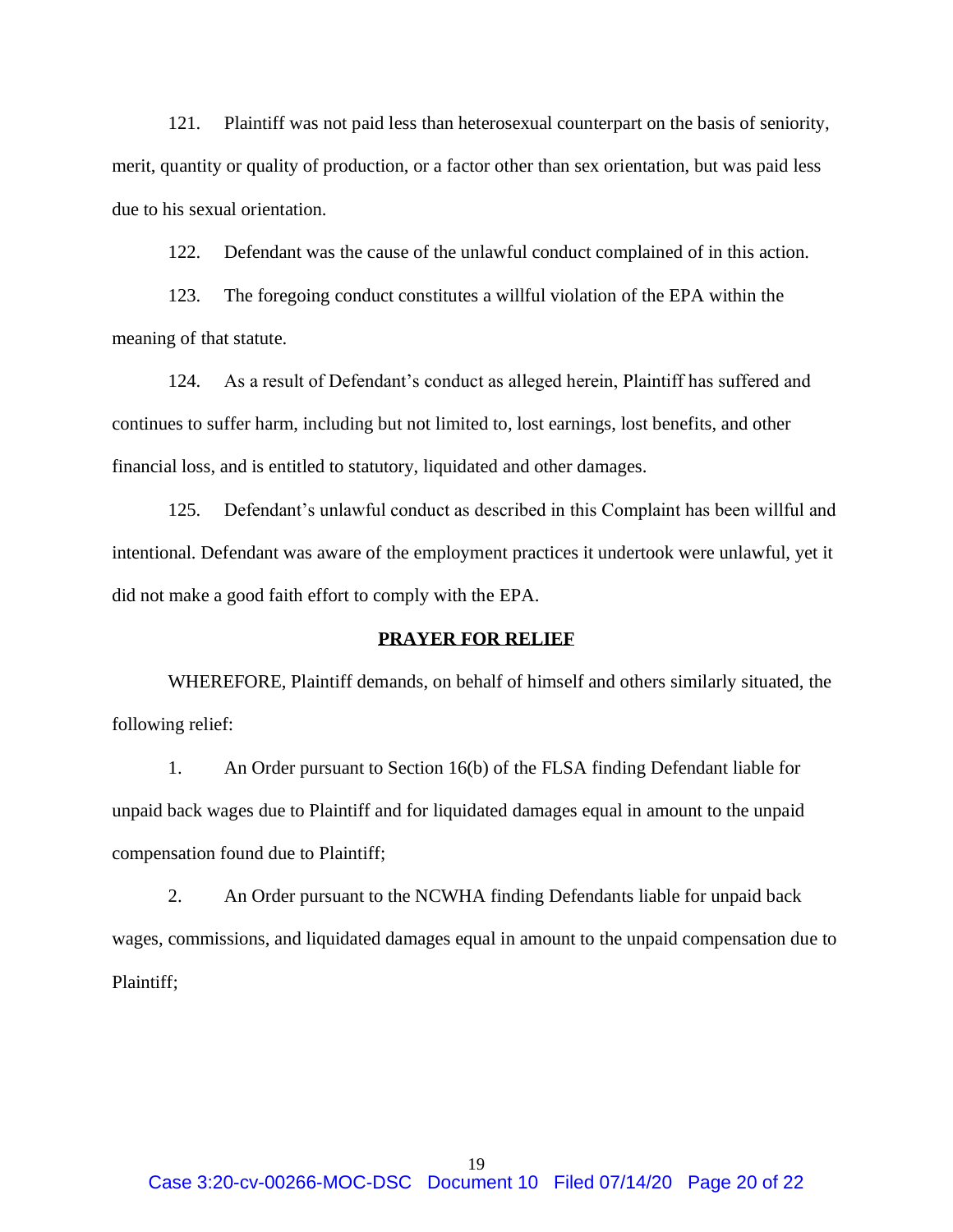3. On behalf of himself only, an Order awarding Plaintiff damages for Defendant's violation of the FMLA, including backpay, lost wages, employment benefits, liquidated damages and any other compensation denied or lost because of Defendant's violation of the FMLA.

4. On behalf of himself only, an Order awarding Plaintiff damages for Defendant's violation of Title VII of the Civil Rights Act of 1964, including backpay, lost wages, employment benefits, and any other compensation denied or lost because of Defendant's violation of Title VII of the Civil Rights Act of 1964;

5. On behalf of himself only, an Order awarding Plaintiff damages for Defendant's violation of the Equal Pay Act, including backpay, lost wages, employment benefits, and any other compensation denied or lost because of Defendant's violation of the Equal Pay Act;

6. An Order awarding compensatory damages in an amount to be proven at trial;

7. An Order awarding punitive damages under N.C. Gen. Stat. § 1D-115 in an amount to be proven at trial;

8. An Order awarding the costs of this action;

9. An Order awarding reasonable attorneys' fees;

10. An Order awarding pre-judgment and post-judgment interest at the highest rates allowed by law; and

11. An Order granting any other necessary or appropriate relief to which Plaintiff is entitled under the law.